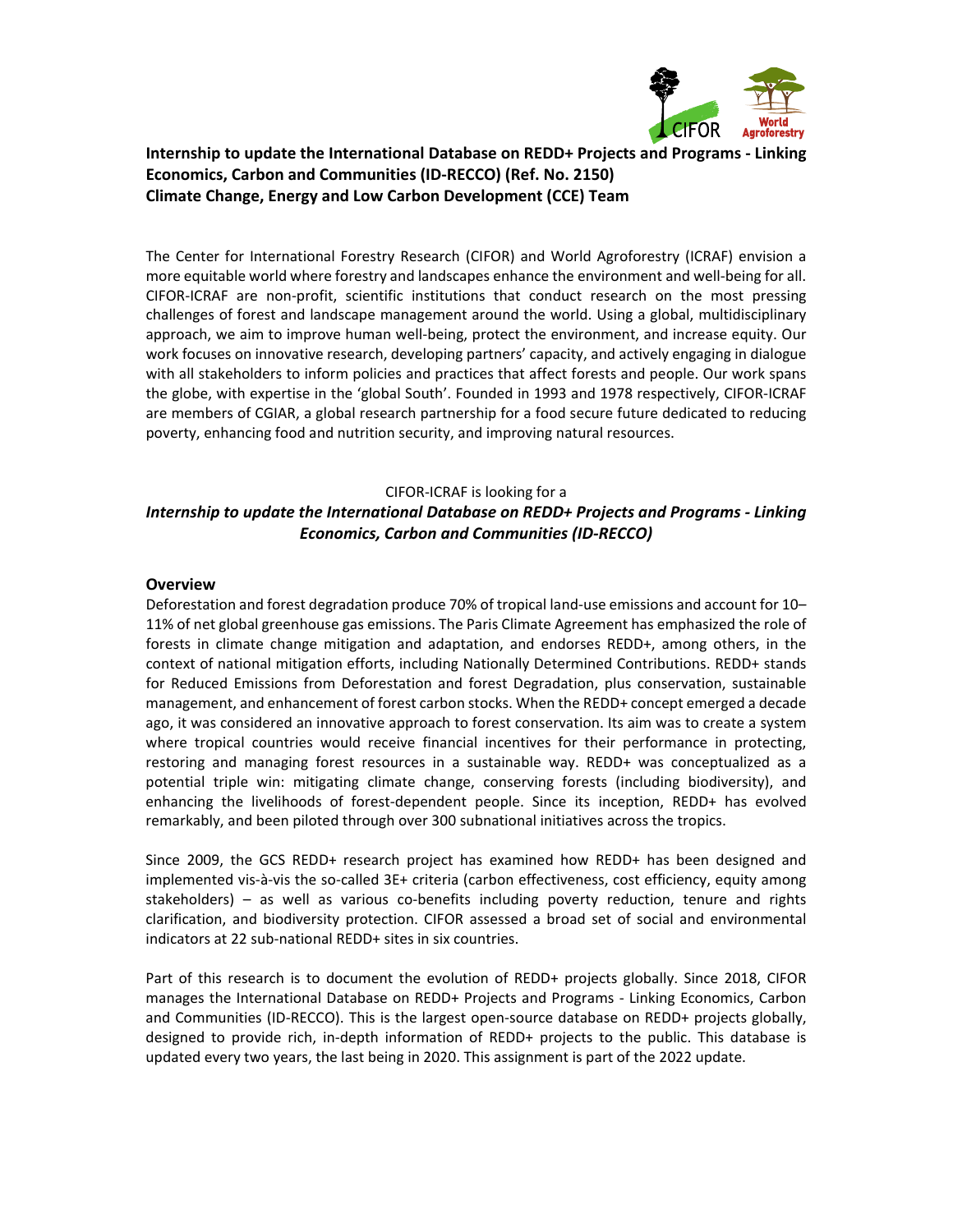# **Summary of responsibilities**

The objective of the assignment is to contribute to an update of the ID-RECCO database in 2022, to reflect the recent development of REDD+ and forest carbon projects and programs since the last update in 2020.

The intern is expected to perform the following tasks:

- Participate in 3 days obligatory training at the beginning of the internship
- Identify new REDD+ projects or programs that were established since the last 2020 update or were established before but were not yet included. This is done through online searches in forest carbon or REDD+ project registries.
- Retrieve documentation of new REDD+ projects (e.g., project design documents, monitoring reports, carbon transaction records) and enter them as variables in the ID‐RECCO database. Each information source must be well‐documented to enable others to retrieve the origins of data documented in ID-RECCO. Data entry must be accurate (i.e., accurately reflecting the information found in the original source), and complete (i.e., provides all the information required for each variable in the ID‐RECCO database, and any missing data needs to be justified).
- Update documentation of REDD+ projects that already exist in the ID-RECCO database (e.g., new certification standards, expired certification, new carbon credit transactions) and fill in information for new variables that are added in the current update on carbon accounting methods.
- Archive project documentation in a shared MS Team folder (provided by CIFOR)

## **Requirements**

*Education, knowledge and experience* 

- Currently enrolled in, or recently obtained a Master's degree in tropical forestry, environmental science, geography, economics, sociology, anthropology or a related field
- Experience and willingness to identify, read and distill a large amount of project documentation
- Experience in conducting web-based research
- Has basic knowledge of REDD+ or forest carbon projects and on-the-ground implementation, and related concepts (e.g., leakage, additionality, MRV)
- Background and skills in the management and analysis of qualitative data (e.g., coding interview data or literature into excel form)
- Excellent interpersonal and organizational skills, with the ability to effectively work with other team members in different time zones, mainly Europe (GMT +1 or 2) and Southeast Asia (GMT +7).
- Be able to full participate in online weekly meetings that will take place 1500-1700 GMT+7
- Excellent English language skills; Familiarity with French, Spanish or Portuguese will be an advantage

#### *Personal attributes and competencies*

 Has reliable access to internet, personal computer, and updated software (Microsoft Access, Excel, Word; Web Browser) to conduct the required tasks and participate in online meetings

## **Terms and conditions**

- This is a full-time internship opportunity
- The internship will be for the duration of 5 months, starting June 2022.
- The internship stipend is USD 500/month
- Work location: Home-based.